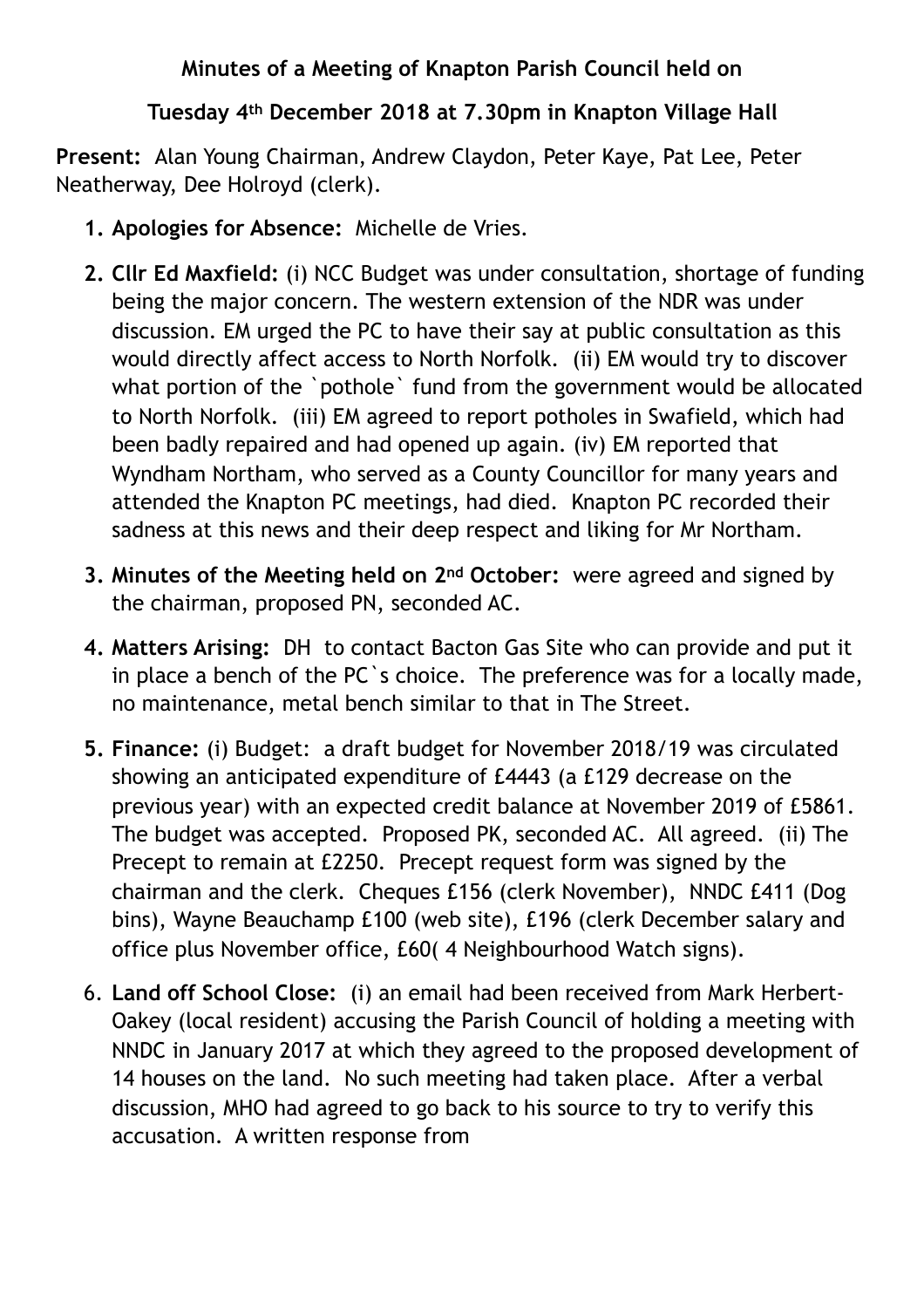Knapton PC asking for an explanation would be sent. The PC is doing a difficult job on an entirely voluntary basis and unjustified allegations such as this are not acceptable.

 (ii) KPC had received confirmation that Planning Permission had been granted. Peter Kaye agreed to write to John Dougan at NNDC raising the following points (i) the footpath round the west and north boundary of the land had been omitted. Anyone travelling by bus and walking from The Street, Pond Lane or Mundesley Road would have to walk down Hall Lane, into School Close, across the new development and out onto the B1145. All on roads which was dangerous and unacceptable. (ii) There appeared to be no position for the flagpole on the new plans. (iii) confirmation that previously agreed amendments to the original plan were to be put in place.

**7. Playground equipment/fencing Report:** AY and PL had inspected the playground following the October meeting. He had spoken to Sonia Shutter at NNDC, who confirmed that money for equipment could be available in 2019. It had been suggested that the playground area should be extended to the Hall Lane boundary. AY produced a plan of the proposed playground improvements. Copies were circulated for the PC to study. AY suggested the PC visit the newly installed Paston Playground. Firm decisions as to fencing/equipment should be made at the January meeting. £4000 was available from NNDC and further funding could be sought. DH to write to Victory Housing Trust to ask for a contribution as residents of their proposed development would use the playground in the future.

- **7. Path to Mundesley:** mowing costs were £500 a year. Mundesley PC had declined to help with costs. After discussion it was agreed that the PC would continue to fund maintenance for one more year.
- **8. Defibrillator:** The Fete Committee had agreed to fund a defibrillator. The telephone box was in a central, lit position. DH to write to BT to ask if one could be placed beside the telephone box and make use of their power supply.
- **9. Correspondence:** had all been circulated.